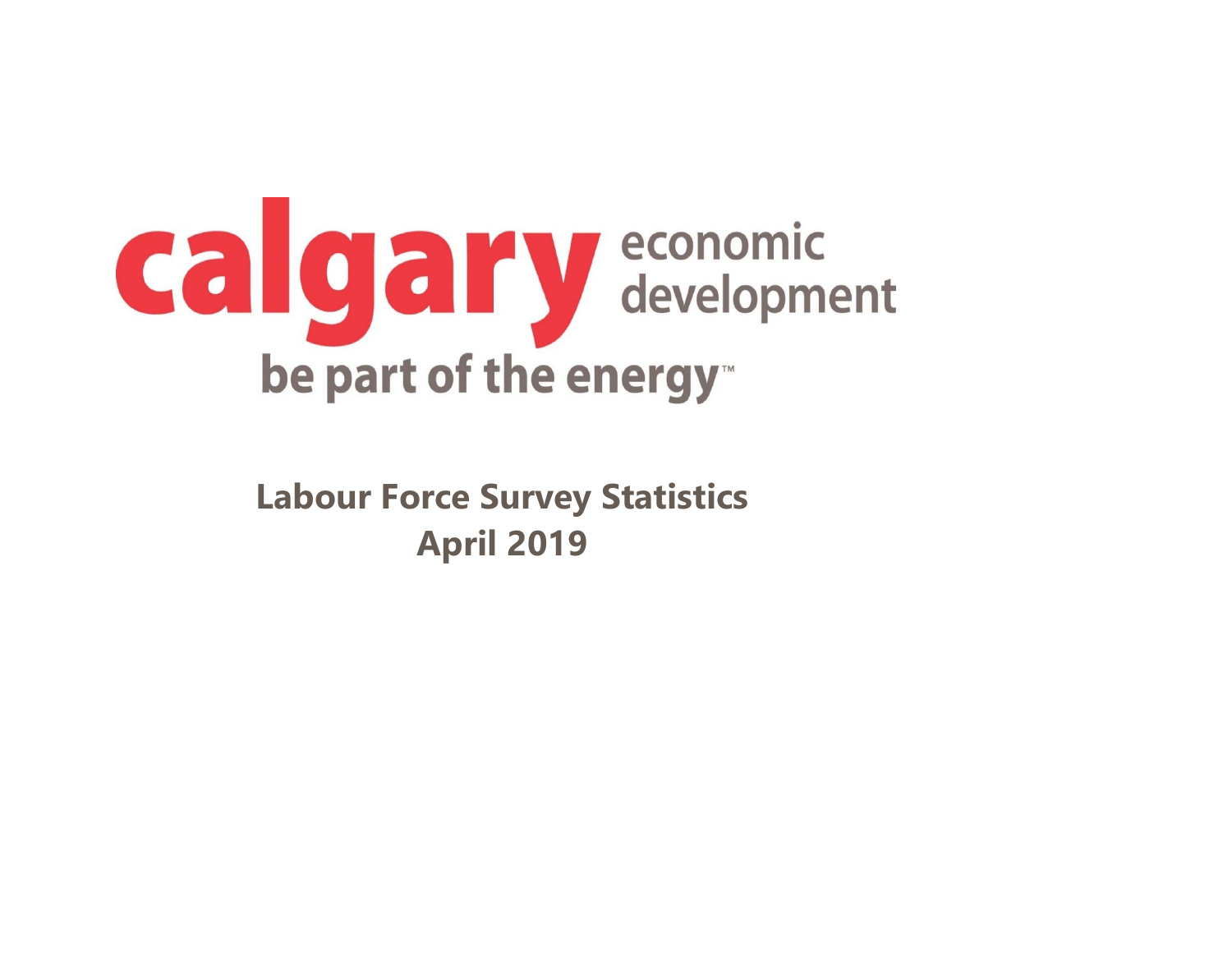#### **CALGARY CMA**

| Table 282-0135 Labour force survey estimates (LFS), by census metropolitan area based on 2011 census boundaries, 3-month moving<br>average, seasonally adjusted, monthly (persons unless otherwise noted) |                   |                   |                   |                                                     |                                       |                                               |                                        |  |
|-----------------------------------------------------------------------------------------------------------------------------------------------------------------------------------------------------------|-------------------|-------------------|-------------------|-----------------------------------------------------|---------------------------------------|-----------------------------------------------|----------------------------------------|--|
|                                                                                                                                                                                                           | <b>April 2018</b> | <b>March 2019</b> | <b>April 2019</b> | # Change<br><b>March 2019-</b><br><b>April 2019</b> | % Change<br>March 2019- April<br>2019 | # Change<br>April 2018 -<br><b>April 2019</b> | % Change<br>April 2018 - April<br>2019 |  |
| Population (x 1,000)                                                                                                                                                                                      | 1,236.6           | 1,261.8           | .264.0            | 2.2                                                 | 0.2%                                  | 27.4                                          | 2.2%                                   |  |
| Labour force $(x 1,000)$                                                                                                                                                                                  | 912.2             | 926.1             | 937.7             | 11.6                                                | 1.3%                                  | 25.5                                          | 2.8%                                   |  |
| Employment $(x 1,000)$                                                                                                                                                                                    | 839.9             | 854.7             | 866.9             | 12.2                                                | 1.4%                                  | 27.0                                          | 3.2%                                   |  |
| Unemployment $(x 1,000)$                                                                                                                                                                                  | 72.3              | 71.4              | 70.8              | $-0.6$                                              | $-0.8%$                               |                                               | $-2.1%$                                |  |
| Unemployment rate (rate)                                                                                                                                                                                  | 7.9%              | 7.7%              | 7.6%              | $-0.1%$                                             |                                       | $-0.3%$                                       |                                        |  |
| Participation rate (rate)                                                                                                                                                                                 | 73.8%             | 73.4%             | 74.2%             | 0.8%                                                |                                       | 0.4%                                          |                                        |  |
| Employment rate (rate)                                                                                                                                                                                    | 67.9%             | 67.7%             | 68.6%             | 0.9%                                                |                                       | 0.7%                                          |                                        |  |

#### **CALGARY CMA**

| Table 282-0128 Labour force survey estimates (LFS), by census metropolitan area based on 2011 census boundaries, 3-month moving<br>average, unadjusted for seasonality, monthly (persons unless otherwise noted) |                   |                   |                   |                                                     |                                       |                                               |                                        |  |  |
|------------------------------------------------------------------------------------------------------------------------------------------------------------------------------------------------------------------|-------------------|-------------------|-------------------|-----------------------------------------------------|---------------------------------------|-----------------------------------------------|----------------------------------------|--|--|
|                                                                                                                                                                                                                  | <b>April 2018</b> | <b>March 2019</b> | <b>April 2019</b> | # Change<br><b>March 2019-</b><br><b>April 2019</b> | % Change<br>March 2019- April<br>2019 | # Change<br>April 2018 -<br><b>April 2019</b> | % Change<br>April 2018 - April<br>2019 |  |  |
| Population (x 1,000)                                                                                                                                                                                             | 1,236.6           | 1,261.8           | 1,264.0           | 2.2                                                 | 0.2%                                  | 27.4                                          | 2.2%                                   |  |  |
| Labour force $(x 1,000)$                                                                                                                                                                                         | 905.8             | 921.0             | 932.6             | 11.6                                                | 1.3%                                  | 26.8                                          | 3.0%                                   |  |  |
| Employment $(x 1,000)$                                                                                                                                                                                           | 836.3             | 850.7             | 865.0             | 14.3                                                | 1.7%                                  | 28.7                                          | 3.4%                                   |  |  |
| Full-time employment (x 1,000)                                                                                                                                                                                   | 684.9             | 685.3             | 701.2             | 15.9                                                | 2.3%                                  | 16.3                                          | 2.4%                                   |  |  |
| Part-time employment (x 1,000)                                                                                                                                                                                   | 151.4             | 165.4             | 163.8             | $-1.6$                                              | $-1.0%$                               | 12.4                                          | 8.2%                                   |  |  |
| Unemployment $(x 1,000)$                                                                                                                                                                                         | 69.5              | 70.3              | 67.6              | $-2.7$                                              | $-3.8%$                               | $-1.9$                                        | $-2.7%$                                |  |  |
| Not in labour force (x 1,000)                                                                                                                                                                                    | 330.8             | 340.8             | 331.4             | $-9.4$                                              | $-2.8%$                               | 0.6                                           | 0.2%                                   |  |  |
| Unemployment rate (rate)                                                                                                                                                                                         | 7.7%              | 7.6%              | 7.2%              | $-0.4%$                                             |                                       | $-0.5%$                                       |                                        |  |  |
| Participation rate (rate)                                                                                                                                                                                        | 73.2%             | 73.0%             | 73.8%             | 0.8%                                                |                                       | $0.6\%$                                       |                                        |  |  |
| Employment rate (rate)                                                                                                                                                                                           | 67.6%             | 67.4%             | 68.4%             | $1.0\%$                                             |                                       | $0.8\%$                                       |                                        |  |  |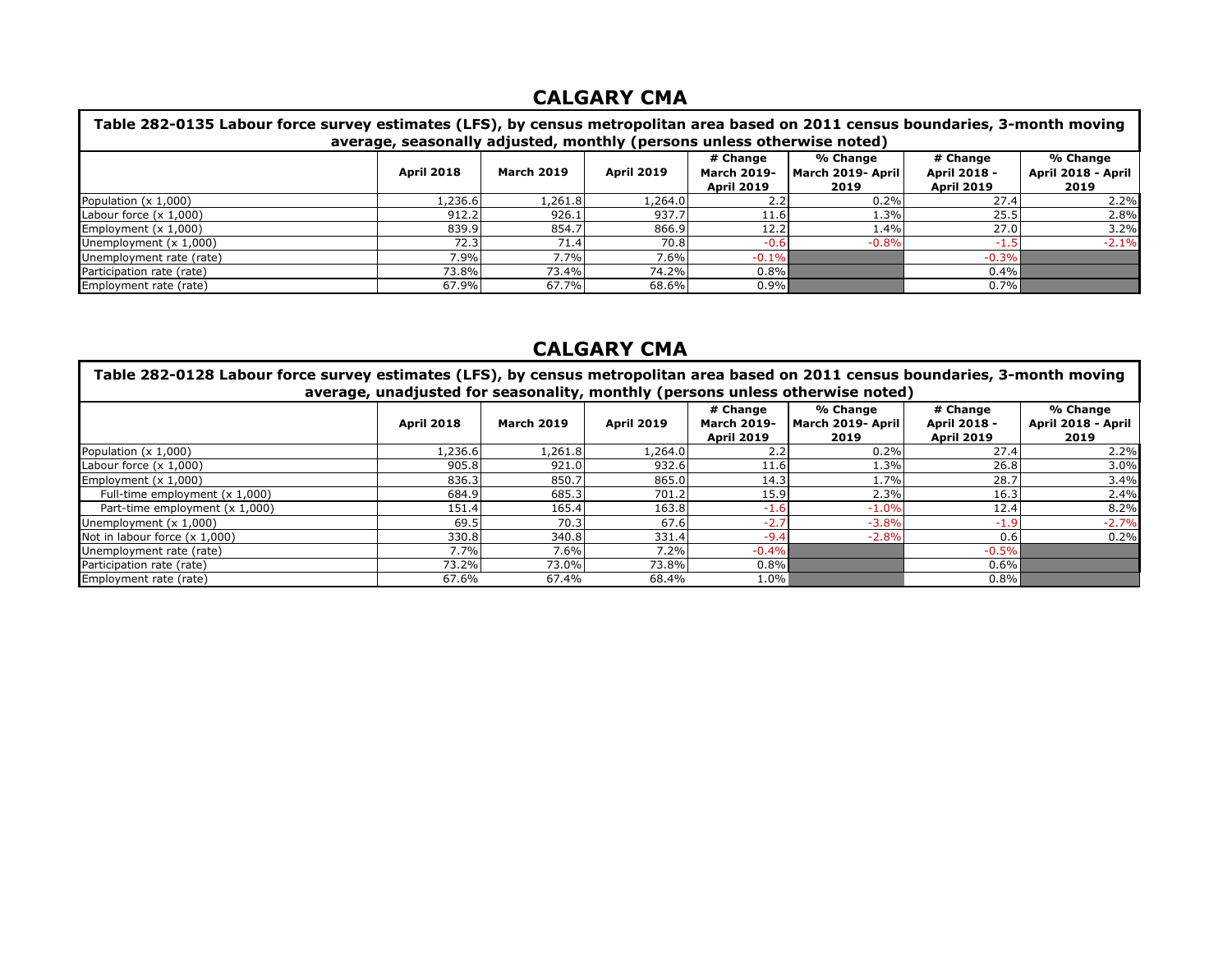#### **CALGARY CMA**

Г

| Table 282-0130 Labour force survey estimates (LFS), employment by census metropolitan area based on 2011 census boundaries and North American Industry<br>Classification System (NAICS), 3-month moving average, unadjusted for seasonality, monthly (persons x 1,000) |                   |                   |           |                  |                                                           |                                               |                                               |  |  |
|------------------------------------------------------------------------------------------------------------------------------------------------------------------------------------------------------------------------------------------------------------------------|-------------------|-------------------|-----------|------------------|-----------------------------------------------------------|-----------------------------------------------|-----------------------------------------------|--|--|
|                                                                                                                                                                                                                                                                        | <b>April 2018</b> | <b>March 2019</b> | April2019 | # Change<br>2019 | % Change<br>March 2019- April   March 2019- April<br>2019 | # Change<br>April 2018 -<br><b>April 2019</b> | % Change<br>April 2018 -<br><b>April 2019</b> |  |  |
| Total Employed - All Industries                                                                                                                                                                                                                                        | 836.3             | 850.7             | 865.0     | 14.3             | 1.7%                                                      | 28.7                                          | 3.4%                                          |  |  |
| Goods-Producing Sector                                                                                                                                                                                                                                                 | 185.9             | 188.8             | 188.8     | 0.0              | $0.0\%$                                                   | 2.9                                           | 1.6%                                          |  |  |
| Agriculture                                                                                                                                                                                                                                                            | 3.4               | 3.7               | 3.3       | $-0.4$           | $-10.8%$                                                  | $-0.1$                                        | $-2.9%$                                       |  |  |
| Forestry, Fishing, Mining, Quarrying, Oil and Gas                                                                                                                                                                                                                      | 48.4              | 58.9              | 57.8      | $-1.1$           | $-1.9%$                                                   | 9.4                                           | 19.4%                                         |  |  |
| <b>Utilities</b>                                                                                                                                                                                                                                                       | 9.6               | 8.9               | 8.0       | $-0.9$           | $-10.1%$                                                  | $-1.6$                                        | $-16.7%$                                      |  |  |
| Construction                                                                                                                                                                                                                                                           | 78.4              | 67.0              | 68.4      | 4.4              | 2.1%                                                      | $-10.0$                                       | $-12.8%$                                      |  |  |
| Manufacturing                                                                                                                                                                                                                                                          | 46.1              | 50.3              | 51.3      | L.O              | 2.0%                                                      | 5.2                                           | 11.3%                                         |  |  |
| Services-Producing Sector                                                                                                                                                                                                                                              | 650.5             | 661.9             | 676.2     | 14.3             | 2.2%                                                      | 25.7                                          | 4.0%                                          |  |  |
| Wholesale & Retail Trade                                                                                                                                                                                                                                               | 120.8             | 119.9             | 120.3     | 0.4              | 0.3%                                                      | $-0.5$                                        | $-0.4%$                                       |  |  |
| Transportation and Warehousing                                                                                                                                                                                                                                         | 54.1              | 52.5              | 53.5      | 1.0              | 1.9%                                                      | $-0.6$                                        | $-1.1%$                                       |  |  |
| Finance, Insurance, Real Estate and Leasing                                                                                                                                                                                                                            | 43.4              | 43.5              | 47.4      | 3.9              | $9.0\%$                                                   | 4.0                                           | 9.2%                                          |  |  |
| Professional, Scientific and Technical Services                                                                                                                                                                                                                        | 92.0              | 94.2              | 95.8      | 1.6              | 1.7%                                                      | 3.8                                           | 4.1%                                          |  |  |
| Business, Building and Other Support Services                                                                                                                                                                                                                          | 33.6              | 37.5              | 37.1      | $-0.4$           | $-1.1%$                                                   | 3.5                                           | 10.4%                                         |  |  |
| <b>Educational Services</b>                                                                                                                                                                                                                                            | 52.5              | 49.1              | 48.9      | $-0.2$           | $-0.4%$                                                   | $-3.6$                                        | $-6.9%$                                       |  |  |
| Health Care and Social Assistance                                                                                                                                                                                                                                      | 97.7              | 100.2             | 100.7     | 0.5              | 0.5%                                                      | 3.0                                           | 3.1%                                          |  |  |
| Information, Culture and Recreation                                                                                                                                                                                                                                    | 33.1              | 36.5              | 34.7      | $-1.8$           | $-4.9%$                                                   | 1.6                                           | 4.8%                                          |  |  |
| Accommodation and Food Services                                                                                                                                                                                                                                        | 56.1              | 57.1              | 59.0      | 1.9              | 3.3%                                                      | 2.9                                           | 5.2%                                          |  |  |
| Other Services                                                                                                                                                                                                                                                         | 38.6              | 41.2              | 44.2      | 3.0              | 7.3%                                                      | 5.6                                           | 14.5%                                         |  |  |
| Public Administration                                                                                                                                                                                                                                                  | 28.5              | 30.4              | 34.6      | 4.2              | 13.8%                                                     | 6.1                                           | 21.4%                                         |  |  |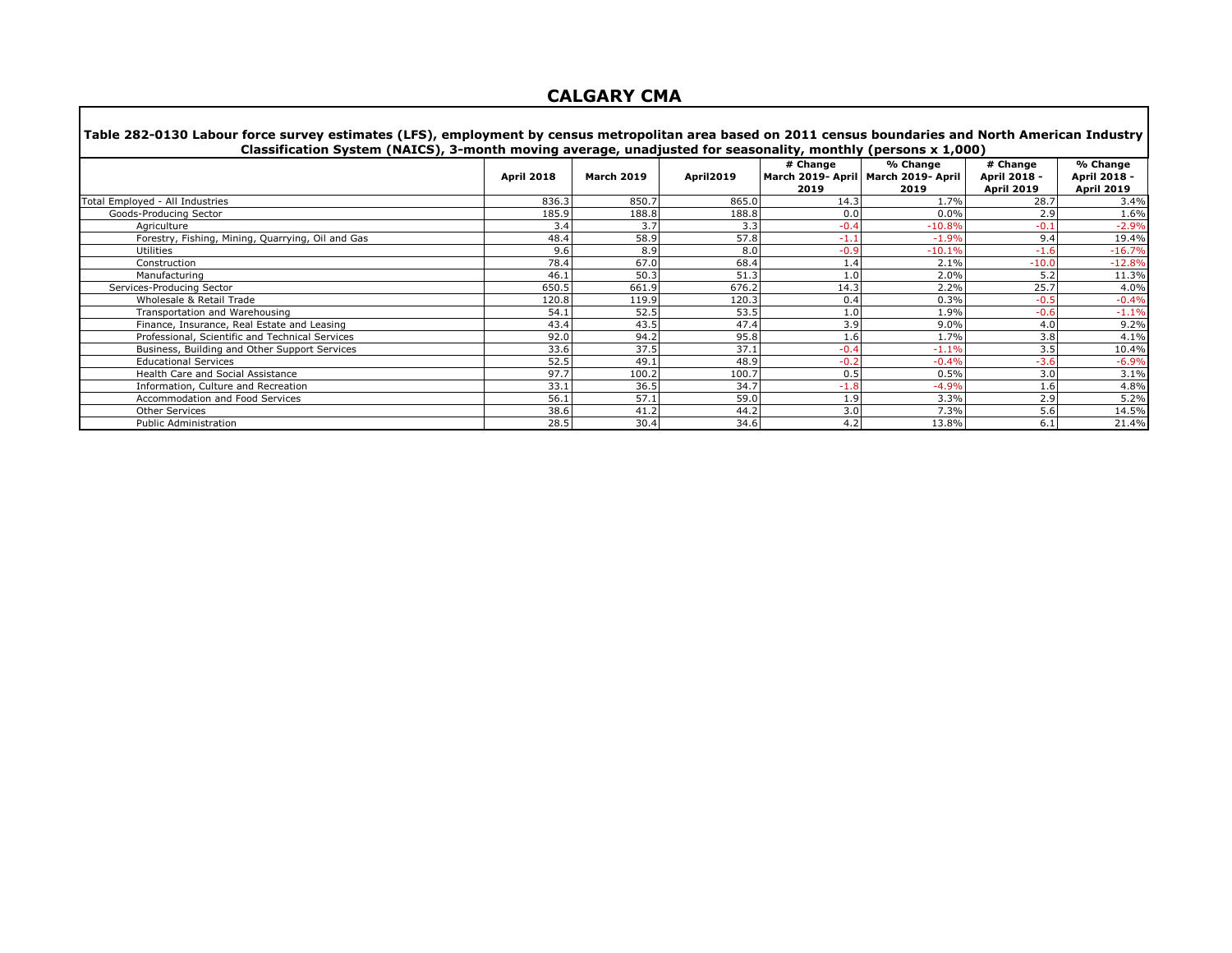### **Province of Alberta**

| Table 282-0087 Labour force survey estimates (LFS), by sex and age group, seasonally adjusted, monthly (persons unless otheRXise<br>noted) |                   |                   |                   |                                                     |                                                     |                                               |                                        |  |  |
|--------------------------------------------------------------------------------------------------------------------------------------------|-------------------|-------------------|-------------------|-----------------------------------------------------|-----------------------------------------------------|-----------------------------------------------|----------------------------------------|--|--|
|                                                                                                                                            | <b>April 2018</b> | <b>March 2019</b> | <b>April 2019</b> | # Change<br><b>March 2019-</b><br><b>April 2019</b> | % Change<br><b>March 2019-</b><br><b>April 2019</b> | # Change<br>April 2018 -<br><b>April 2019</b> | % Change<br>April 2018 - April<br>2019 |  |  |
| Population (x 1,000)                                                                                                                       | 3,459.1           | 3,505.3           | 3,510.9           | 5.6                                                 | 0.2%                                                | 51.8                                          | 1.5%                                   |  |  |
| Labour force $(x 1,000)$                                                                                                                   | 2,489.4           | 2,500.5           | 2,518.3           | 17.8                                                | 0.71%                                               | 28.9                                          | 1.2%                                   |  |  |
| Employment (x 1,000)                                                                                                                       | 2,323.2           | 2,328.4           | 2,349.8           | 21.4                                                | 0.9%                                                | 26.6                                          | 1.1%                                   |  |  |
| Employment full-time (x 1,000)                                                                                                             | 1,914.3           | 1,924.41          | 1,933.1           | 8.7                                                 | 0.5%                                                | 18.8                                          | 1.0%                                   |  |  |
| Employment part-time $(x 1,000)$                                                                                                           | 409.0             | 404.0             | 416.7             | 12.7                                                | 3.1%                                                | 7.7                                           | 1.9%                                   |  |  |
| Unemployment (x 1,000)                                                                                                                     | 166.2             | 172.1             | 168.5             | $-3.6$                                              | $-2.1%$                                             | 2.3                                           | 1.4%                                   |  |  |
| Unemployment rate (rate)                                                                                                                   | 6.7%              | 6.9%              | 6.7%              | $-0.2\%$                                            |                                                     | $0.0\%$                                       |                                        |  |  |
| Participation rate (rate)                                                                                                                  | 72.0%             | 71.3%             | 71.7%             | $0.4\%$                                             |                                                     | $-0.3%$                                       |                                        |  |  |
| Employment rate (rate)                                                                                                                     | 67.2%             | 66.4%             | 66.9%             | $0.5\%$                                             |                                                     | $-0.3%$                                       |                                        |  |  |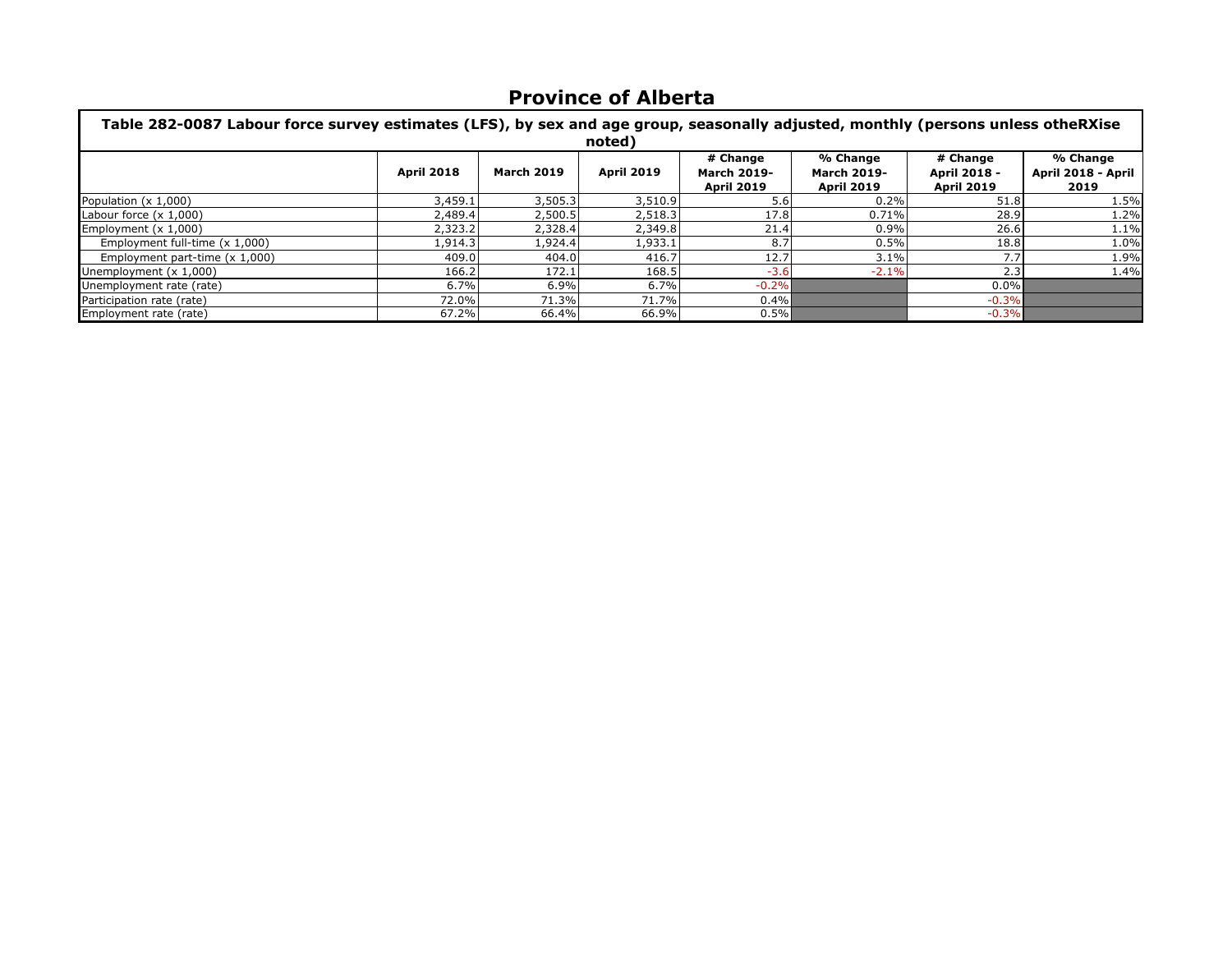#### **Province of Alberta**

| Table 282-0088 Labour force survey estimates (LFS), employment by North American Industry Classification System (NAICS), seasonally adjusted,<br>monthly (persons $x$ 1,000) |                   |                   |                   |                                       |                                       |                                               |                                               |
|------------------------------------------------------------------------------------------------------------------------------------------------------------------------------|-------------------|-------------------|-------------------|---------------------------------------|---------------------------------------|-----------------------------------------------|-----------------------------------------------|
|                                                                                                                                                                              | <b>April 2018</b> | <b>March 2019</b> | <b>April 2019</b> | # Change<br>March 2019- April<br>2019 | % Change<br>March 2019- April<br>2019 | # Change<br>April 2018 -<br><b>April 2019</b> | % Change<br>April 2018 -<br><b>April 2019</b> |
| Total Employed - All Industries                                                                                                                                              | 2,323.2           | 2,328.4           | 2,349.8           | 21.4                                  | 0.9%                                  | 26.6                                          | 1.1%                                          |
| Goods-Producing Sector                                                                                                                                                       | 607.3             | 592.0             | 598.1             | 6.1                                   | 1.0%                                  | $-9.2$                                        | $-1.5%$                                       |
| Agriculture                                                                                                                                                                  | 53.0              | 45.8              | 48.6              | 2.8                                   | 6.1%                                  | $-4.4$                                        | $-8.3%$                                       |
| Forestry, Fishing, Mining, Quarrying, Oil and Gas                                                                                                                            | 153.3             | 152.0             | 153.5             | 1.5                                   | 1.0%                                  | 0.2                                           | 0.1%                                          |
| Utilities                                                                                                                                                                    | 23.1              | 22.8              | 23.5              | 0.7                                   | 3.1%                                  | 0.4                                           | 1.7%                                          |
| Construction                                                                                                                                                                 | 244.9             | 235.8             | 234.0             | $-1.8$                                | $-0.8%$                               | $-10.9$                                       | $-4.5%$                                       |
| Manufacturing                                                                                                                                                                | 133.0             | 135.7             | 138.4             | 2.7                                   | 2.0%                                  | 5.4                                           | 4.1%                                          |
| Services-Producing Sector                                                                                                                                                    | 1,715.9           | 1,736.4           | 1,751.7           | 15.3                                  | 0.9%                                  | 35.8                                          | 2.1%                                          |
| Wholesale & Retail Trade                                                                                                                                                     | 330.6             | 329.5             | 337.2             | 7.7                                   | 2.3%                                  | 6.6                                           | 2.0%                                          |
| Transportation and Warehousing                                                                                                                                               | 137.9             | 133.6             | 137.3             | 3.7                                   | 2.8%                                  | $-0.6$                                        | $-0.4%$                                       |
| Finance, Insurance, Real Estate and Leasing                                                                                                                                  | 107.1             | 105.0             | 104.6             | $-0.4$                                | $-0.4%$                               | $-2.5$                                        | $-2.3%$                                       |
| Professional, Scientific and Technical Services                                                                                                                              | 181.8             | 178.1             | 180.7             | 2.6                                   | 1.5%                                  | $-1.1$                                        | $-0.6%$                                       |
| Business, Building and Other Support Services                                                                                                                                | 82.2              | 94.9              | 91.2              | $-3.7$                                | $-3.9%$                               | 9.0                                           | 10.9%                                         |
| <b>Educational Services</b>                                                                                                                                                  | 159.2             | 151.2             | 151.7             | 0.5                                   | 0.3%                                  | $-7.5$                                        | $-4.7%$                                       |
| Health Care and Social Assistance                                                                                                                                            | 274.8             | 283.2             | 287.4             | 4.2                                   | 1.5%                                  | 12.6                                          | 4.6%                                          |
| Information, Culture and Recreation                                                                                                                                          | 76.7              | 72.1              | 73.1              | 1.0                                   | 1.4%                                  | $-3.6$                                        | $-4.7%$                                       |
| Accommodation and Food Services                                                                                                                                              | 146.0             | 148.9             | 144.5             | $-4.4$                                | $-3.0%$                               | $-1.5$                                        | $-1.0%$                                       |
| <b>Other Services</b>                                                                                                                                                        | 111.8             | 118.9             | 123.9             | 5.0                                   | 4.2%                                  | 12.1                                          | 10.8%                                         |
| <b>Public Administration</b>                                                                                                                                                 | 107.8             | 121.0             | 120.0             | $-1.0$                                | $-0.8%$                               | 12.2                                          | 11.3%                                         |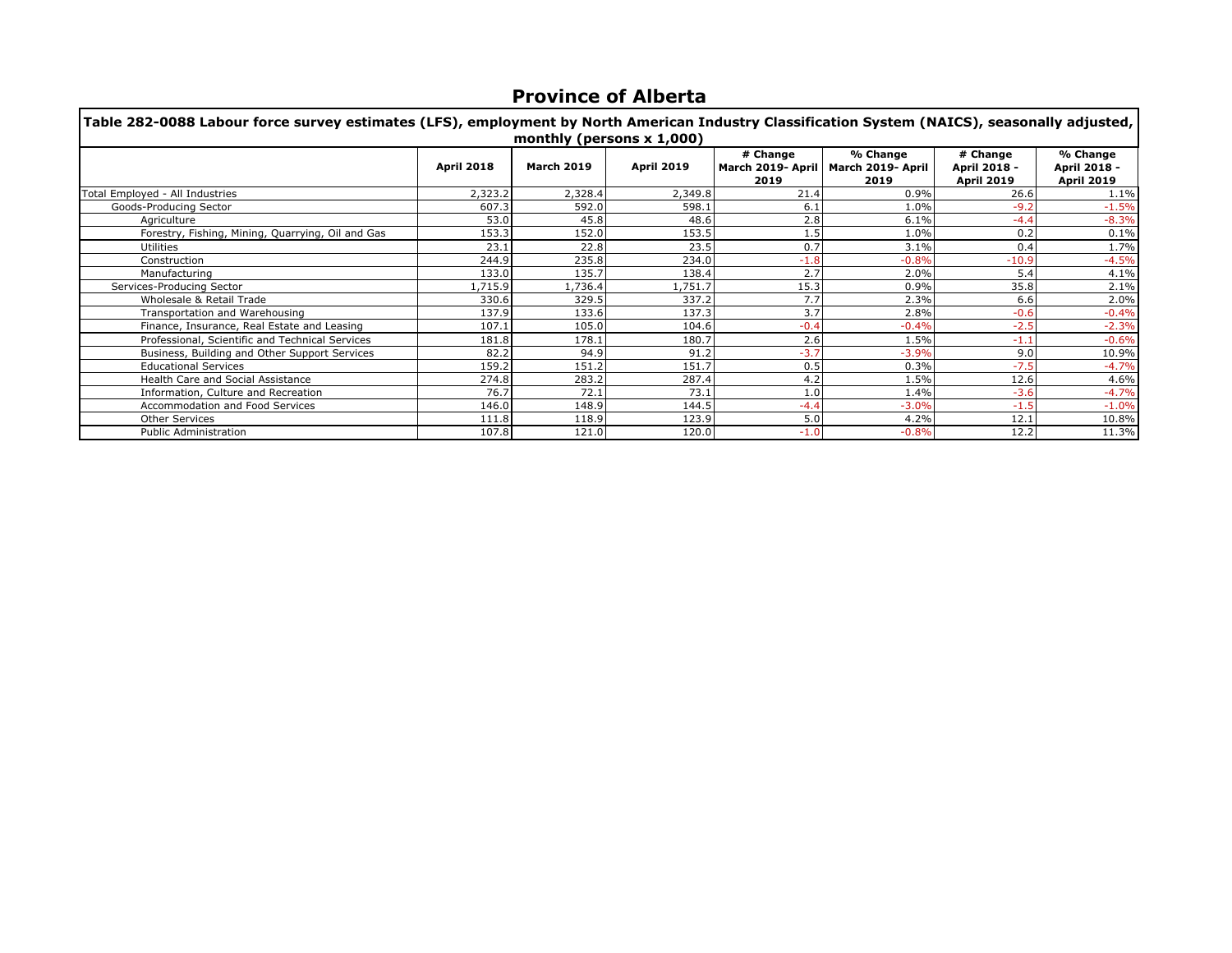#### **CANADA**

| Table 282-0087 Labour force survey estimates (LFS), by sex and age group, seasonally adjusted, monthly (persons unless otherwise<br>noted) |                   |                   |                   |                                                      |                                                      |                                               |                                        |  |  |
|--------------------------------------------------------------------------------------------------------------------------------------------|-------------------|-------------------|-------------------|------------------------------------------------------|------------------------------------------------------|-----------------------------------------------|----------------------------------------|--|--|
|                                                                                                                                            | <b>April 2018</b> | <b>March 2019</b> | <b>April 2019</b> | # Change<br><b>March 2019 -</b><br><b>April 2019</b> | % Change<br><b>March 2019 -</b><br><b>April 2019</b> | # Change<br>April 2018 -<br><b>April 2019</b> | % Change<br>April 2018 - April<br>2019 |  |  |
| Population (x 1,000)                                                                                                                       | 30,198.1          | 30,582.4          | 30,625.8          | 43.4                                                 | 0.1%                                                 | 427.7                                         | 1.4%                                   |  |  |
| Labour force $(x 1,000)$                                                                                                                   | 19,710.7          | 20,079.7          | 20,187.8          | 108.1                                                | 0.54%                                                | 477.1                                         | 2.4%                                   |  |  |
| Employment $(x 1,000)$                                                                                                                     | 18,560.7          | 18,922.6          | 19,029.1          | 106.5                                                | 0.563%                                               | 468.4                                         | 2.5%                                   |  |  |
| Employment full-time (x 1,000)                                                                                                             | 15,085.7          | 15,345.3          | 15,418.3          | 73.0                                                 | 0.5%                                                 | 332.6                                         | 2.2%                                   |  |  |
| Employment part-time (x 1,000)                                                                                                             | 3,475.0           | 3,577.2           | 3,610.8           | 33.6                                                 | 0.9%                                                 | 135.8                                         | 3.9%                                   |  |  |
| Unemployment $(x 1,000)$                                                                                                                   | 1,150.0           | 1,157.2           | 1,158.7           |                                                      | 0.1%                                                 | 8.7                                           | 0.8%                                   |  |  |
| Unemployment rate (rate)                                                                                                                   | 5.8%              | 5.8%              | 5.7%              | $-0.1\%$                                             |                                                      | $-0.1%$                                       |                                        |  |  |
| Participation rate (rate)                                                                                                                  | 65.4%             | 65.7%             | 65.9%             | 0.2%                                                 |                                                      | 0.5%                                          |                                        |  |  |
| Employment rate (rate)                                                                                                                     | 61.6%             | 61.9%             | 62.1%             | $0.2\%$                                              |                                                      | $0.5\%$                                       |                                        |  |  |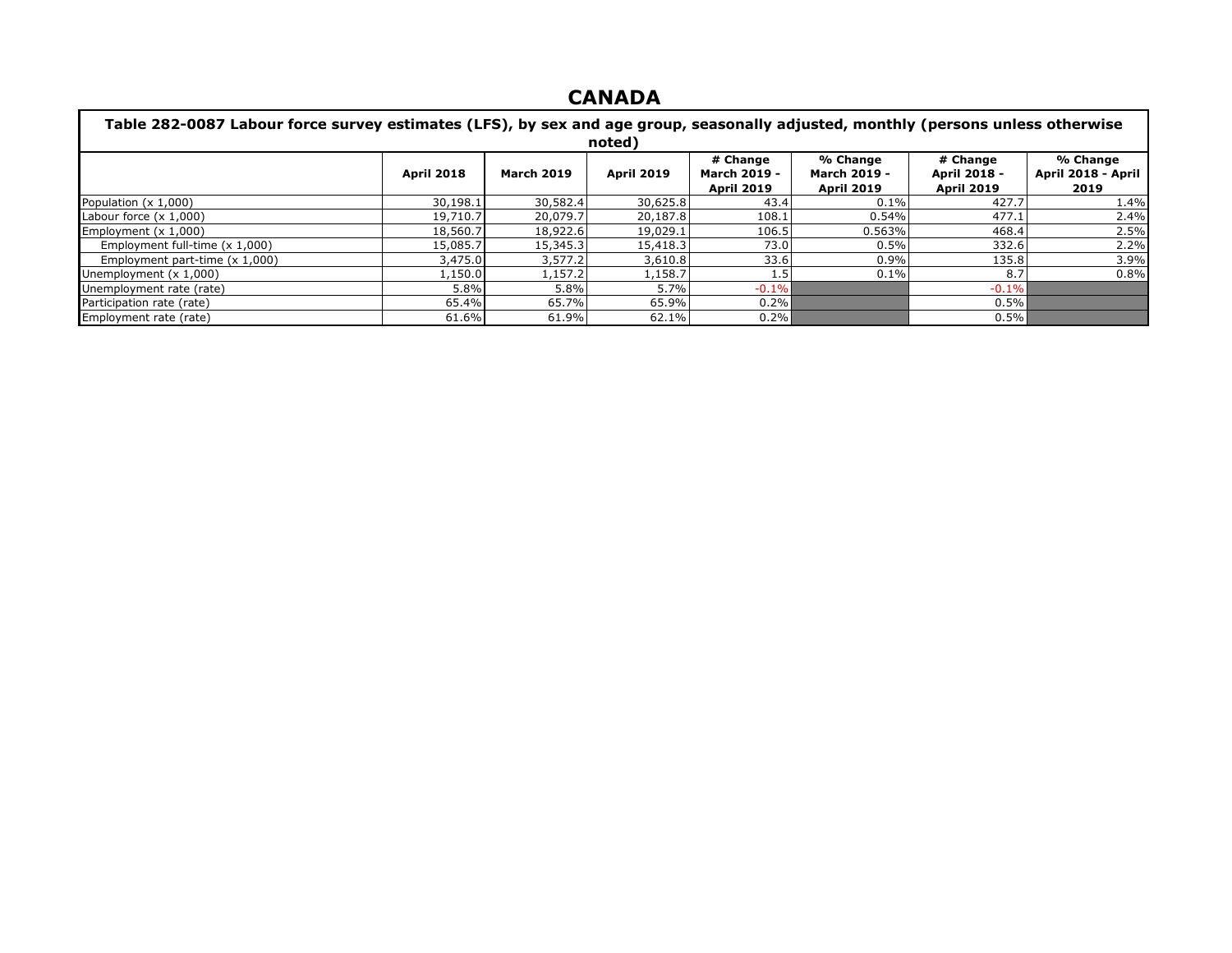#### **CANADA**

÷

| Table 282-0088 Labour force survey estimates (LFS), employment by North American Industry Classification System (NAICS), seasonally<br>adjusted, monthly (persons x 1,000) |                   |                   |                   |                                                           |                  |                                               |                                               |
|----------------------------------------------------------------------------------------------------------------------------------------------------------------------------|-------------------|-------------------|-------------------|-----------------------------------------------------------|------------------|-----------------------------------------------|-----------------------------------------------|
|                                                                                                                                                                            | <b>April 2018</b> | <b>March 2019</b> | <b>April 2019</b> | # Change<br>March 2019- April   March 2019- April<br>2019 | % Change<br>2019 | # Change<br>April 2018 -<br><b>April 2019</b> | % Change<br>April 2018 -<br><b>April 2019</b> |
| Total Employed - All Industries                                                                                                                                            | 18,602.7          | 18,922.5          | 19,029.1          | 106.6                                                     | 0.6%             | 426.4                                         | 2.3%                                          |
| Goods-Producing Sector                                                                                                                                                     | 3,933.5           | 3,948.3           | 3,988.0           | 39.7                                                      | 1.0%             | 54.5                                          | 1.4%                                          |
| Agriculture                                                                                                                                                                | 281.2             | 280.6             | 287.1             | 6.5                                                       | 2.3%             | 5.9                                           | 2.1%                                          |
| Forestry, Fishing, Mining, Quarrying, Oil and Gas                                                                                                                          | 338.1             | 347.0             | 344.1             | $-2.9$                                                    | $-0.8%$          | 6.0                                           | 1.8%                                          |
| <b>Utilities</b>                                                                                                                                                           | 141.7             | 142.4             | 143.5             | 1.1                                                       | 0.8%             | 1.8                                           | 1.3%                                          |
| Construction                                                                                                                                                               | ,433.0            | .435.9            | ,465.1            | 29.2                                                      | 2.0%             | 32.1                                          | 2.2%                                          |
| Manufacturing                                                                                                                                                              | 1,739.5           | 1,742.5           | 1,748.2           | 5.7                                                       | 0.3%             | 8.7                                           | 0.5%                                          |
| Services-Producing Sector                                                                                                                                                  | 14,669.2          | 14,974.2          | 15,041.1          | 66.9                                                      | 0.4%             | 371.9                                         | 2.5%                                          |
| Trade                                                                                                                                                                      | 2,786.7           | 2,828.9           | 2,861.3           | 32.4                                                      | 1.1%             | 74.6                                          | 2.7%                                          |
| Transportation and Warehousing                                                                                                                                             | 976.8             | 1,032.1           | 1,032.7           | 0.6                                                       | 0.1%             | 55.9                                          | 5.7%                                          |
| Finance, Insurance, Real Estate and Leasing                                                                                                                                | 1,166.1           | 1,188.0           | 1,196.2           | 8.2                                                       | 0.7%             | 30.1                                          | 2.6%                                          |
| Professional, Scientific and Technical Services                                                                                                                            | 1,462.5           | 1,539.9           | 1,525.0           | $-14.9$                                                   | $-1.0%$          | 62.5                                          | 4.3%                                          |
| Business, Building and Other Support Services                                                                                                                              | 766.9             | 803.9             | 799.3             | $-4.6$                                                    | $-0.6%$          | 32.4                                          | 4.2%                                          |
| <b>Educational Services</b>                                                                                                                                                | 1,309.4           | 1,351.0           | 1,348.8           | $-2.2$                                                    | $-0.2%$          | 39.4                                          | 3.0%                                          |
| Health Care and Social Assistance                                                                                                                                          | 2,396.5           | 2,440.0           | 2,446.6           | 6.6                                                       | 0.3%             | 50.1                                          | 2.1%                                          |
| Information, Culture and Recreation                                                                                                                                        | 785.0             | 763.1             | 776.9             | 13.8                                                      | 1.8%             | $-8.1$                                        | $-1.0%$                                       |
| Accommodation and Food Services                                                                                                                                            | l <b>,241.9</b>   | 1,204.5           | 1,208.2           | 3.7                                                       | 0.3%             | $-33.7$                                       | $-2.7%$                                       |
| <b>Other Services</b>                                                                                                                                                      | 805.6             | 819.7             | 833.5             | 13.8                                                      | 1.7%             | 27.9                                          | 3.5%                                          |
| <b>Public Administration</b>                                                                                                                                               | 971.7             | 1,003.2           | 1,012.5           | 9.3                                                       | 0.9%             | 40.8                                          | 4.2%                                          |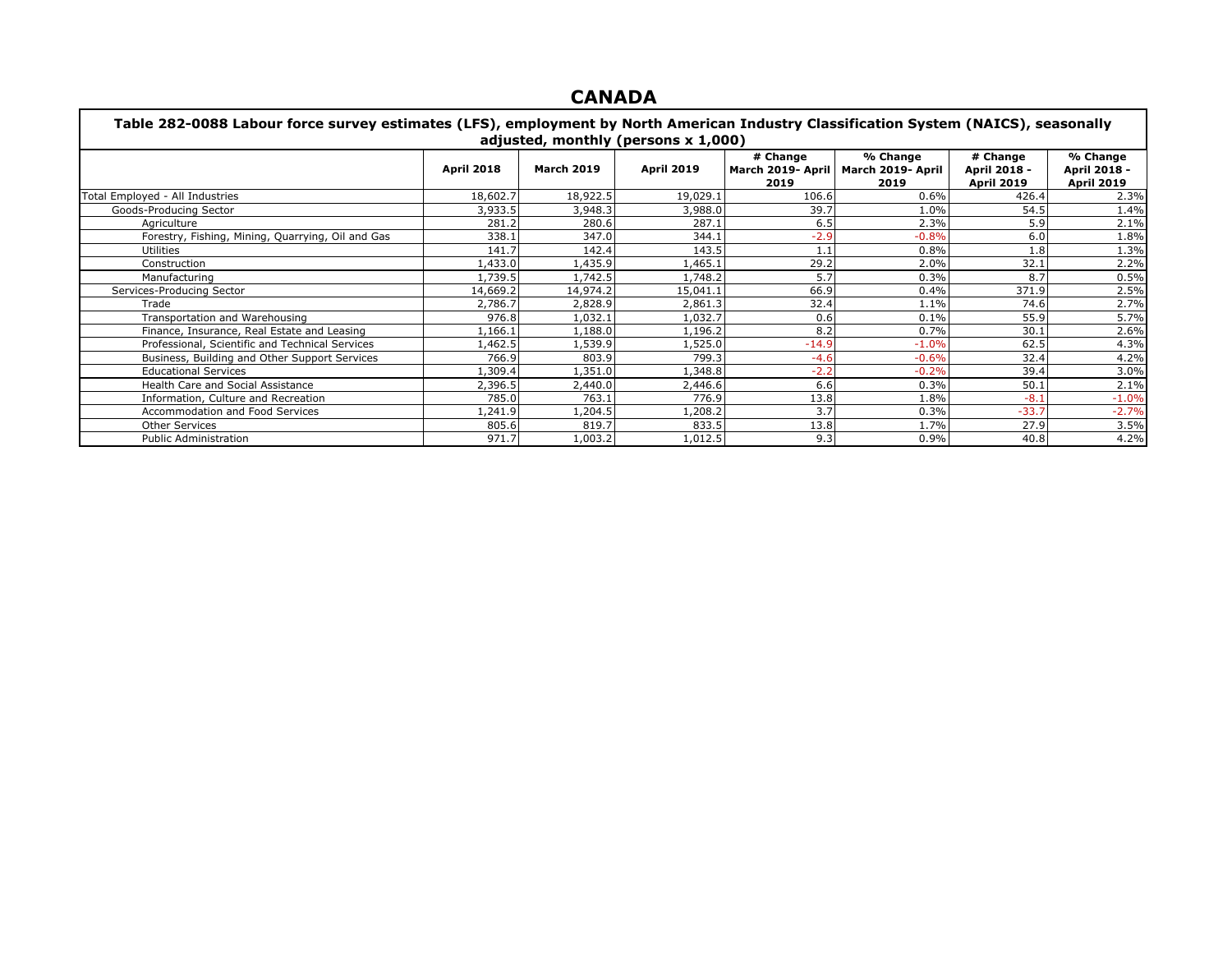| <b>Unemployment Rates for Key Markets</b> |                   |                   |                   |  |  |  |  |  |  |
|-------------------------------------------|-------------------|-------------------|-------------------|--|--|--|--|--|--|
|                                           | <b>April 2018</b> | <b>March 2019</b> | <b>April 2019</b> |  |  |  |  |  |  |
| <b>Calgary</b>                            | 7.9%              | 7.7%              | 7.6%              |  |  |  |  |  |  |
| Alberta                                   | 6.7%              | 6.9%              | 6.7%              |  |  |  |  |  |  |
| <b>Canada</b>                             | 5.8%              | 5.8%              | 5.7%              |  |  |  |  |  |  |
| <b>Montreal</b>                           | 6.1%              | 5.7%              | 5.4%              |  |  |  |  |  |  |
| <b>Ottawa</b>                             | 4.4%              | 5.1%              | 5.5%              |  |  |  |  |  |  |
| Toronto                                   | 6.0%              | 5.1%              | 5.5%              |  |  |  |  |  |  |
| Edmonton                                  | 6.6%              | 7.1%              | 6.9%              |  |  |  |  |  |  |
| <b>Vancouver</b>                          | 4.2%              | 4.8%              | 4.4%              |  |  |  |  |  |  |
| Winnipeg                                  | 6.6%              | 5.4%              | 5.2%              |  |  |  |  |  |  |
| Regina                                    | 5.8%              | 4.6%              | 4.5%              |  |  |  |  |  |  |
| Saskatoon                                 | 6.9%              | 6.1%              | 6.1%              |  |  |  |  |  |  |
| <b>Wood Buffalo</b>                       |                   |                   |                   |  |  |  |  |  |  |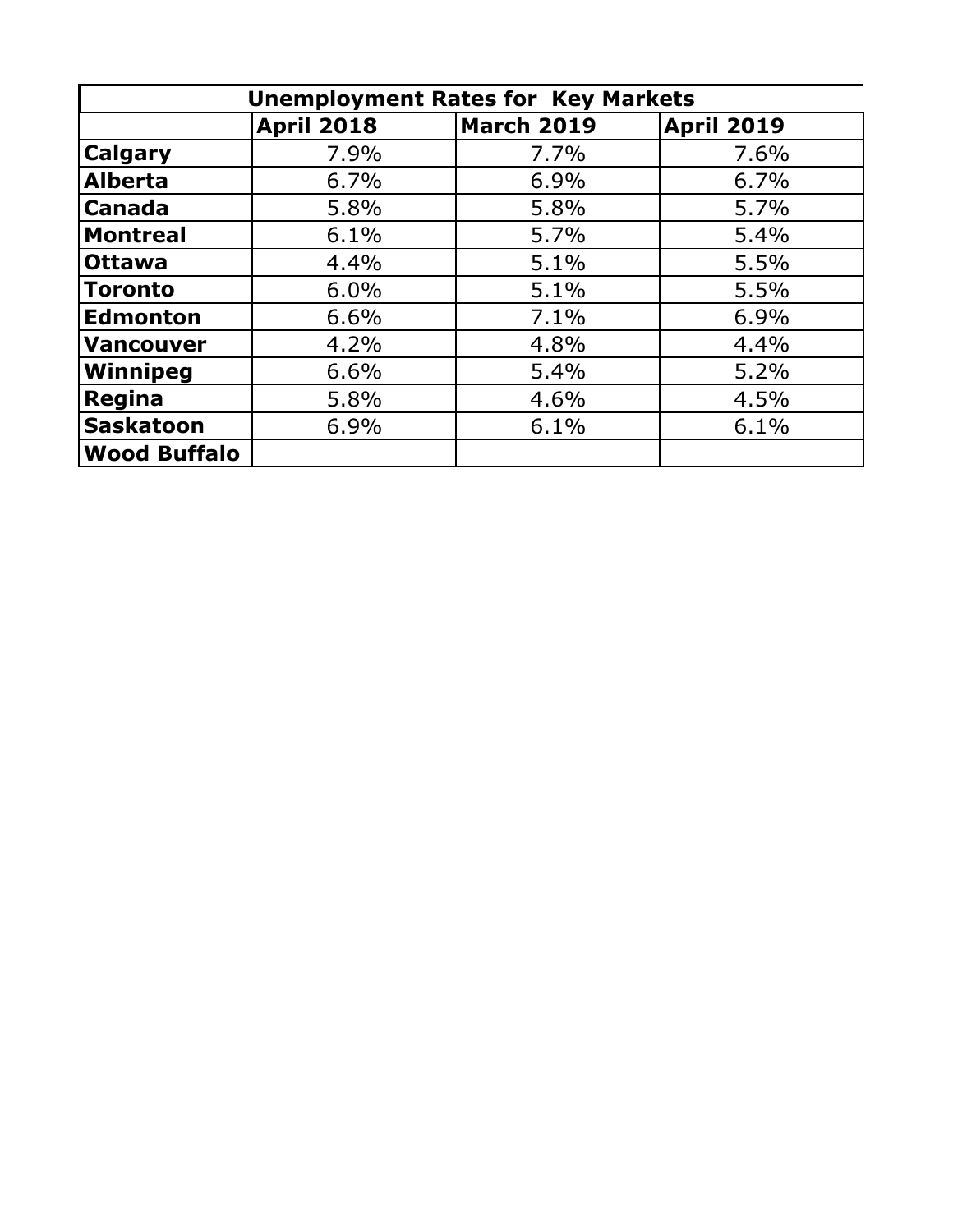## **Facts & Figures**

| Highest Unemployment Rate during 2008-2010 downturn:                                                                                                                                                                                                  | 7.5% in January 2010          |
|-------------------------------------------------------------------------------------------------------------------------------------------------------------------------------------------------------------------------------------------------------|-------------------------------|
| Highest Unemployment Rate during 1992-1996 downturn:<br>Number of additional jobs we would need to lose to reach this level:<br>(or amount labour force would need to grow by with no additional new jobs)                                            | 10.8% in July 1993<br>30,472  |
| Highest Unemployment Rate during 1982-1985 downturn:<br>Number of additional jobs we would need to lose to reach this level:<br>(or amount labour force would need to grow by with no additional new jobs)                                            | 13.2% in March 1983<br>52,976 |
| The last time Calgary had negative employment growth:                                                                                                                                                                                                 |                               |
| Between November 2009 and May 2010 Calgary lost 12,900 jobs.<br>Between November 2008 and July 2009 Calgary lost 27,000 jobs.<br>From peak employment in November 2008 to the lowest level reached in May 2010 -<br>33,400 jobs were lost in Calgary. |                               |
| Calgary lost a small number of jobs July-August 2012 (2,400), again in March 2013<br>(3,200), and again (3,300) in February to April 2014.                                                                                                            |                               |
| Calgary<br>Number of jobs gained/lost in 2014:                                                                                                                                                                                                        | 17,600                        |
| Number of jobs gained/lost in 2015:                                                                                                                                                                                                                   | $-8,100$                      |
| Number of jobs gained/lost December 2014 to June 2016:                                                                                                                                                                                                | $-13,300$                     |
| Number of jobs gained/lost in 2016:                                                                                                                                                                                                                   | 14,400                        |
| Number of jobs gained/lost in 2017:                                                                                                                                                                                                                   | 15,500                        |
| Number of jobs gained/lost in 2018:                                                                                                                                                                                                                   | 10,100                        |
| Number of jobs gained/lost in 2019:                                                                                                                                                                                                                   | 21,400                        |
| <b>Alberta</b>                                                                                                                                                                                                                                        |                               |
| Number of jobs gained/lost in 2014:                                                                                                                                                                                                                   | 59,900                        |
| Number of jobs gained/lost in 2015:                                                                                                                                                                                                                   | $-20,500$                     |
| Number of jobs gained/lost December 2014 to June 2016:                                                                                                                                                                                                | $-46,100$                     |
| Number of jobs gained/lost in 2016:                                                                                                                                                                                                                   | $-15,700$                     |
| Number of jobs gained/lost in 2017:                                                                                                                                                                                                                   | 54,900                        |
| Number of jobs gained/lost in 2018:                                                                                                                                                                                                                   | 21,300                        |
| Number of jobs gained/lost in 2019:                                                                                                                                                                                                                   | 23,400                        |
| Source: Table 282-0135 (Calgary, Table 282-0087 (Alberta), Statistics Canada                                                                                                                                                                          |                               |
| Note: Labour Force Survey, Employment, Seasonally Adjusted                                                                                                                                                                                            |                               |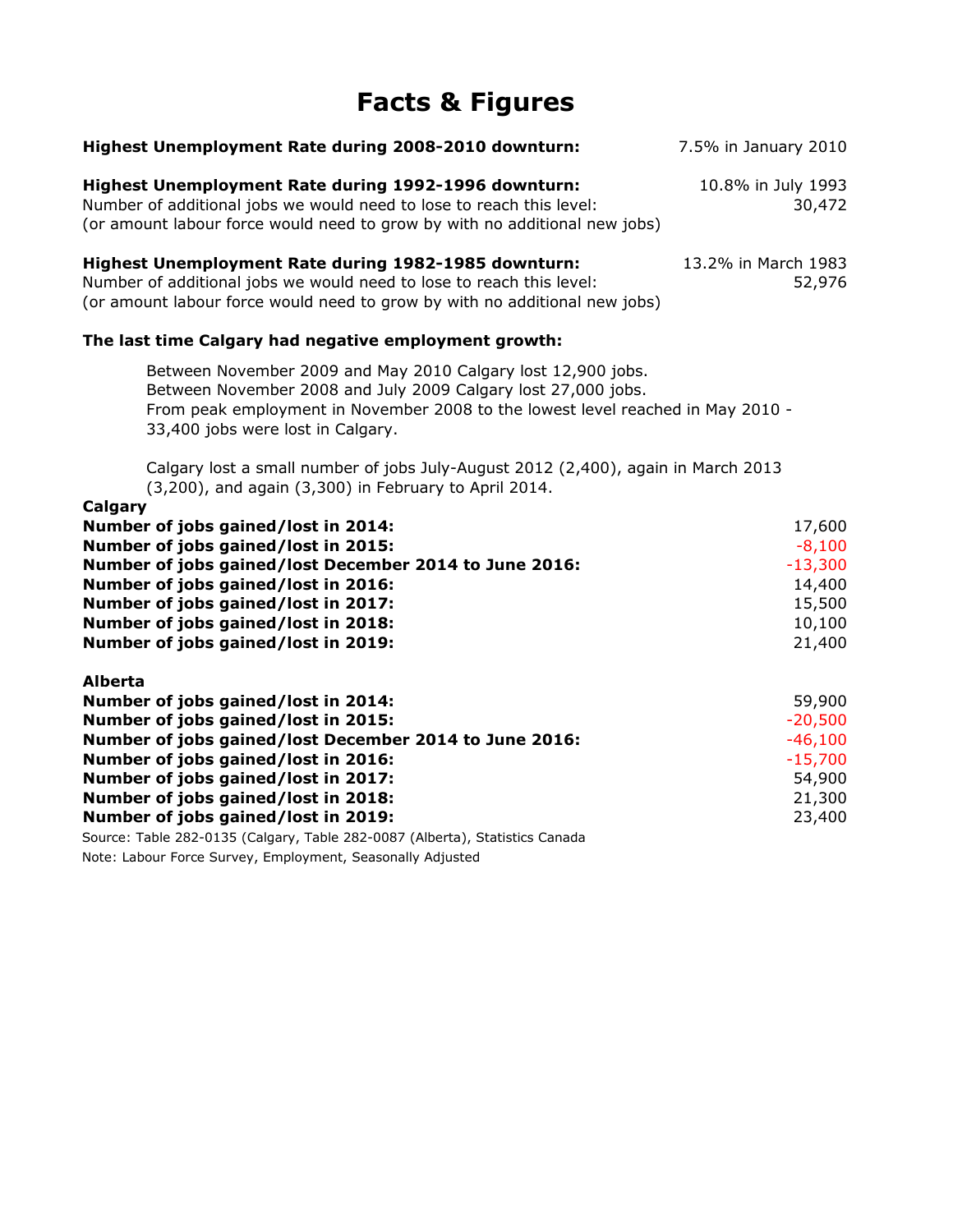## **Unemployment Rate Across Canada**

9%



*Source: Statistics Canada*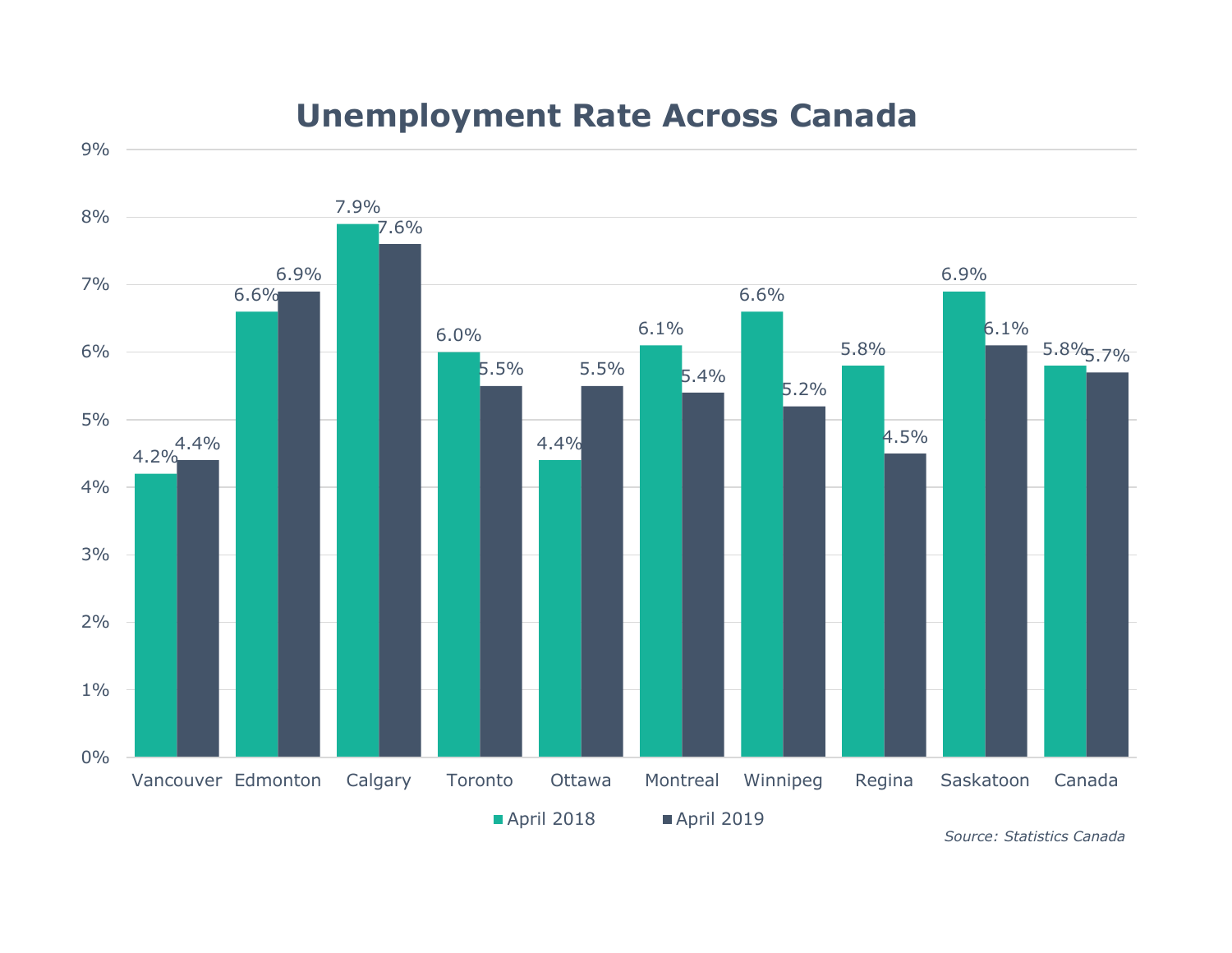

### **Labour Force Participation Rate Across Canada**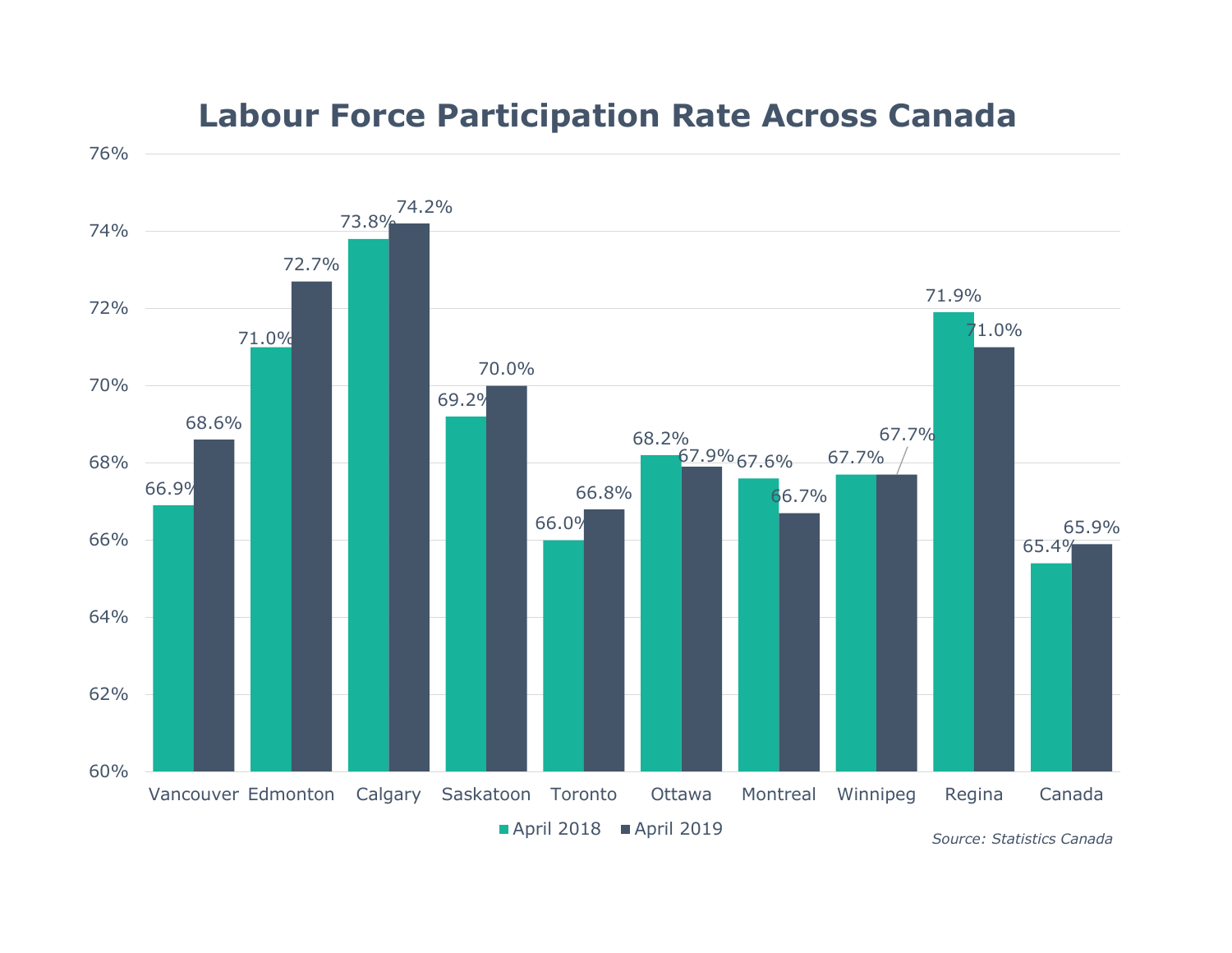

### **Calgary CMA Employment by Industry (865,000)**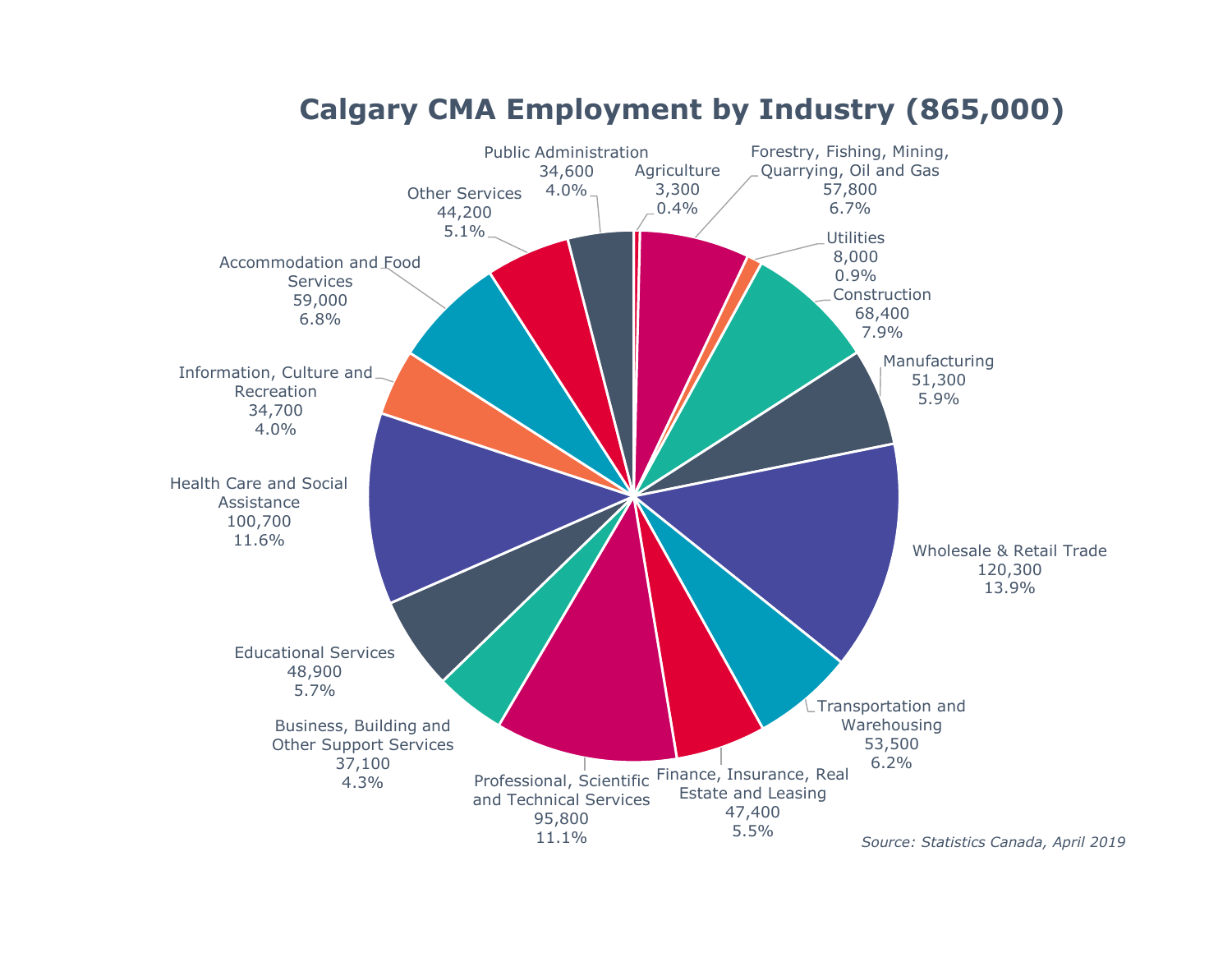

### **Calgary CMA 12-Month Net Jobs Gained or Lost by Industry**  (April 2019)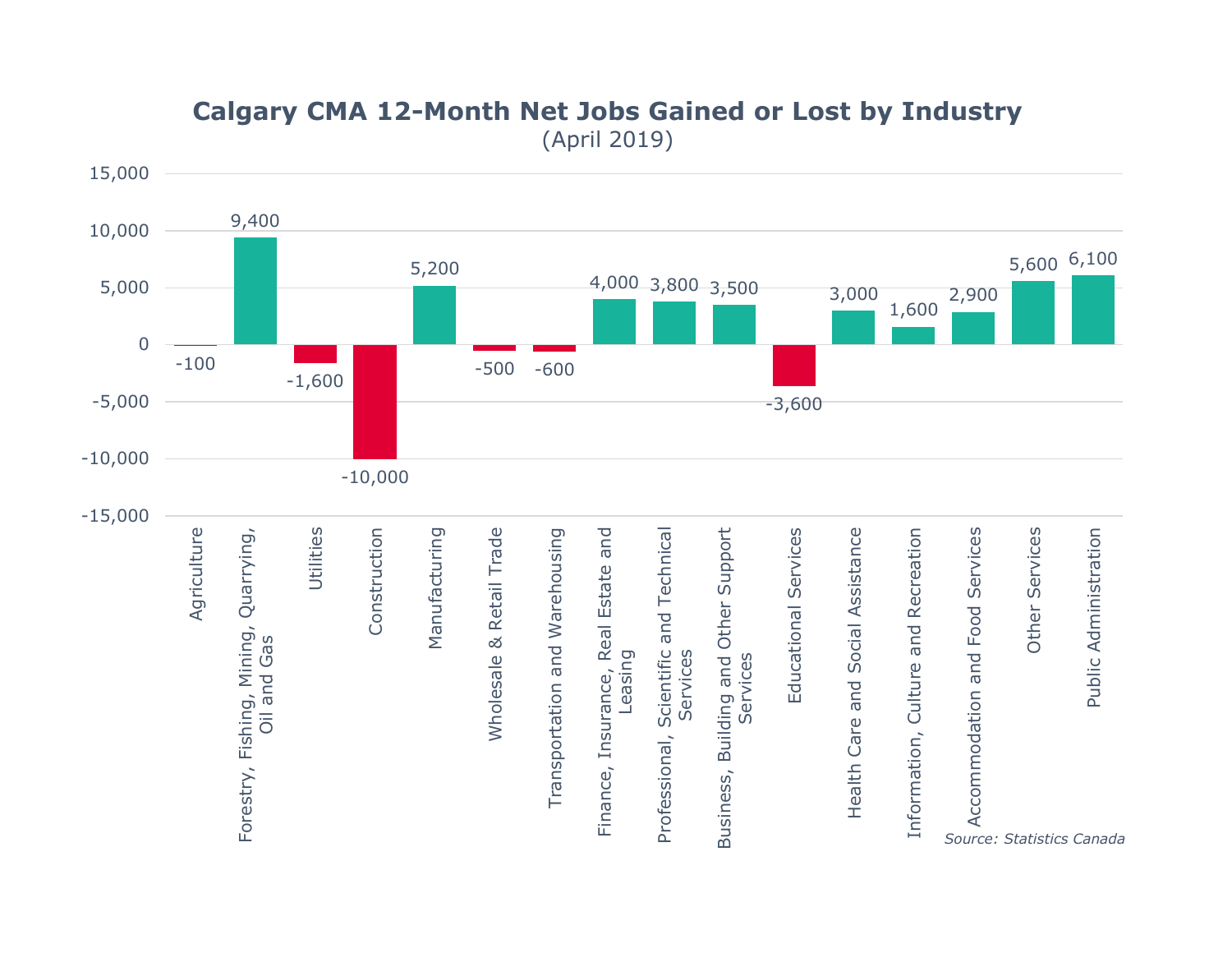

### **Calgary CMA Monthly Net Jobs Gained or Lost by Industry**

(March 2019 - April 2019)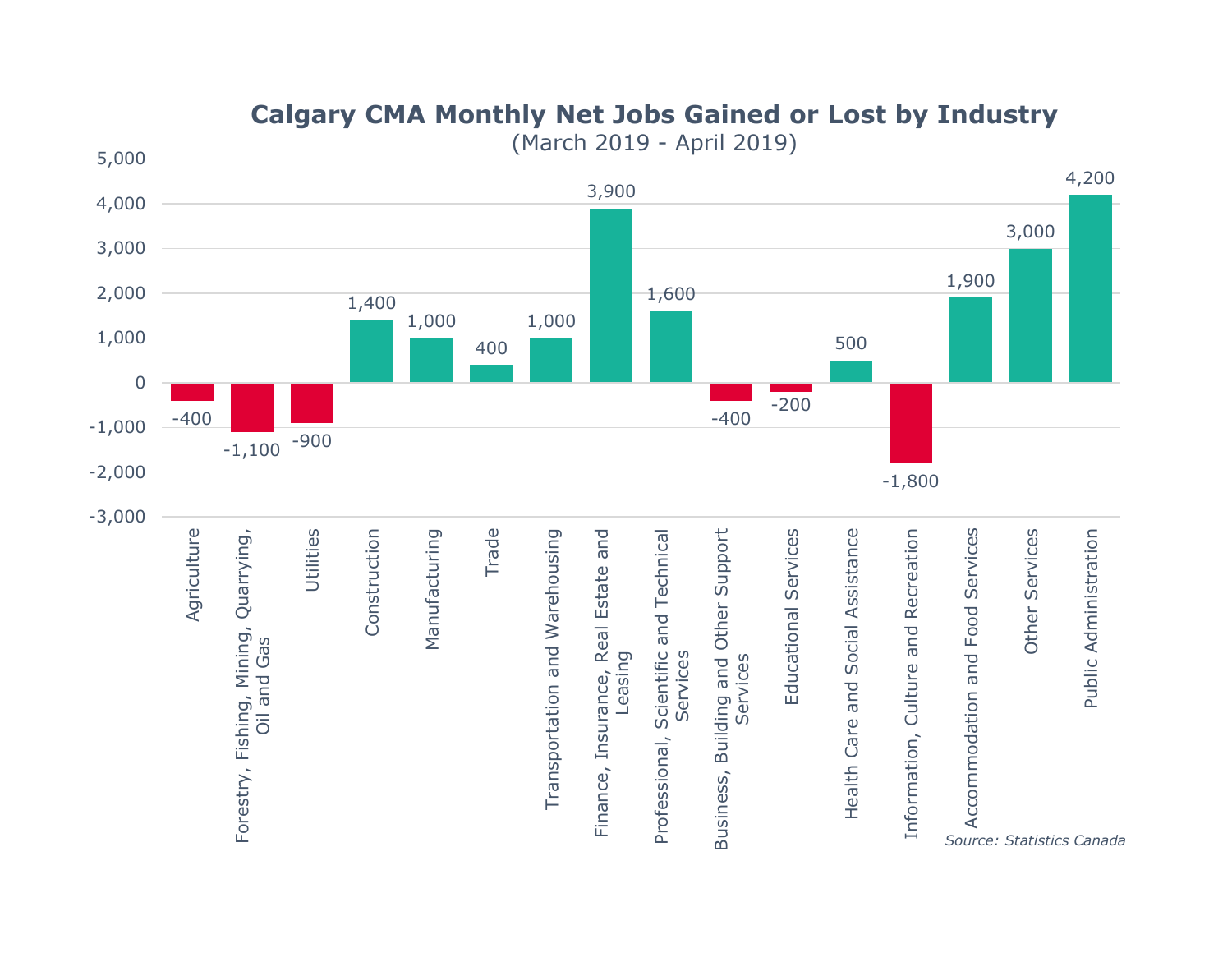# **Annual Employment Growth**



■ Total Employment Growth Rate ■ Full-Time Employment Growth Rate ■ Part-Time Employment Growth Rate

*Source: Statistics Canada, Apr 2018 - Apr 2019*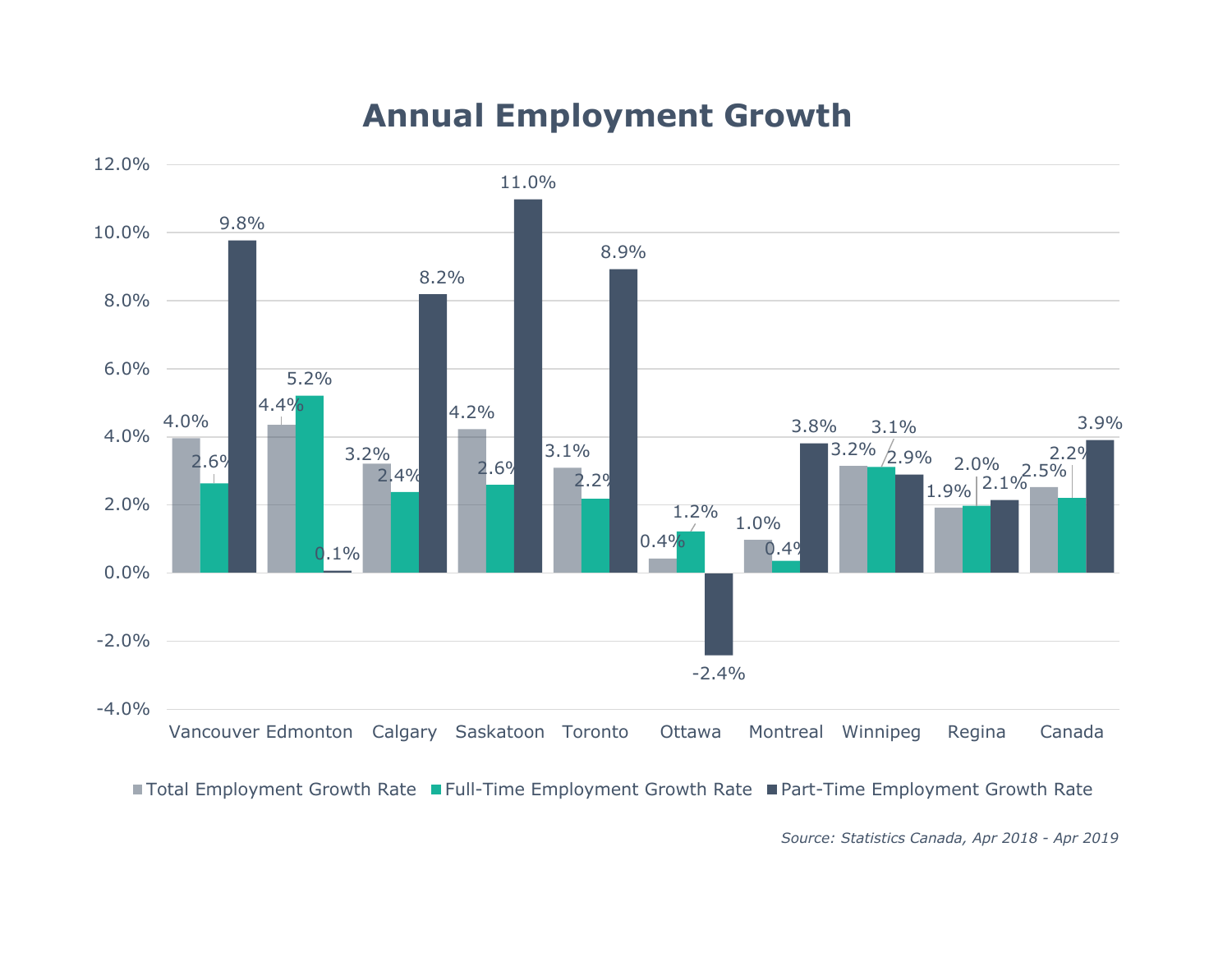# **Youth Unemployment Rate Across Canada**

(Ages: 15 to 24 Years)

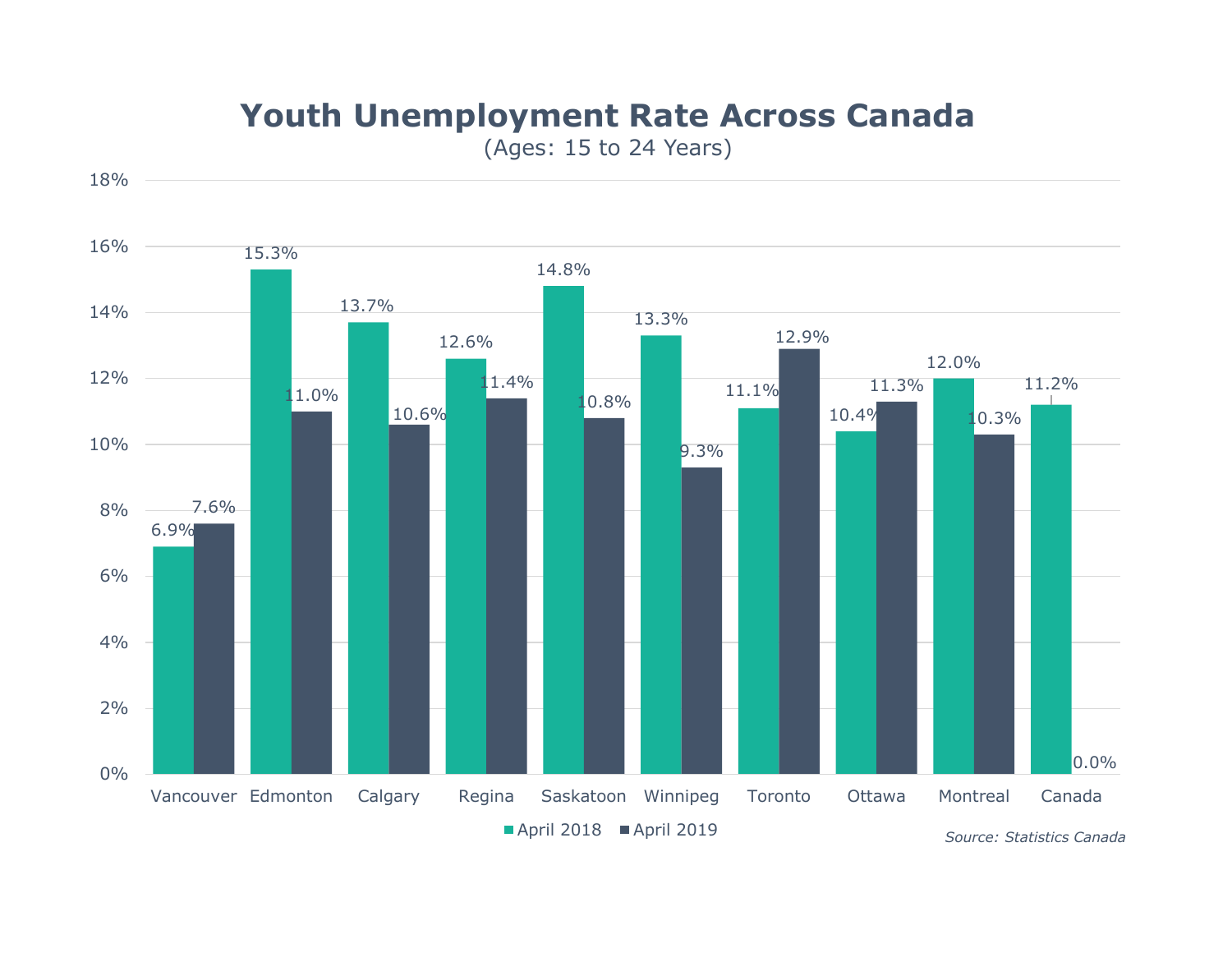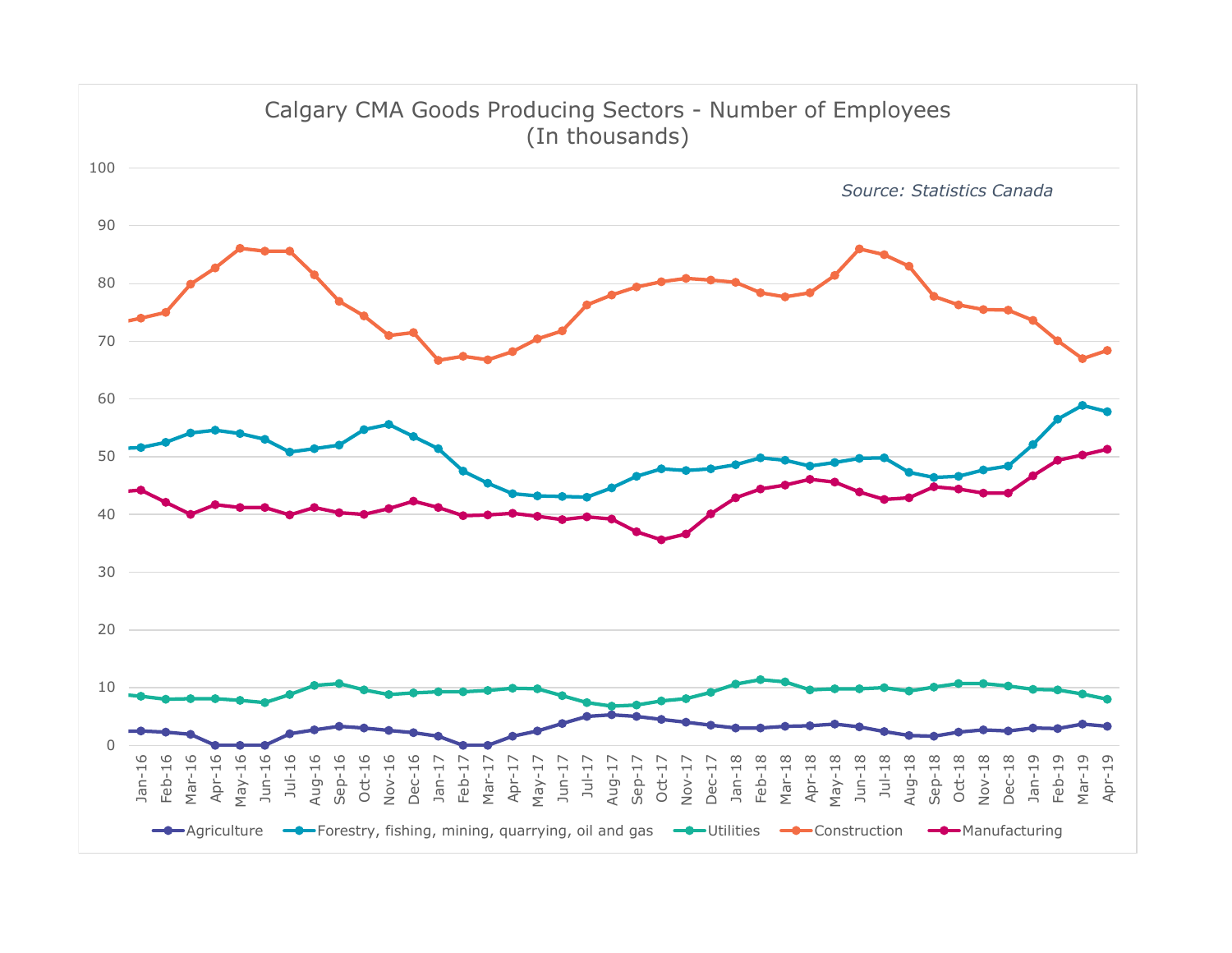